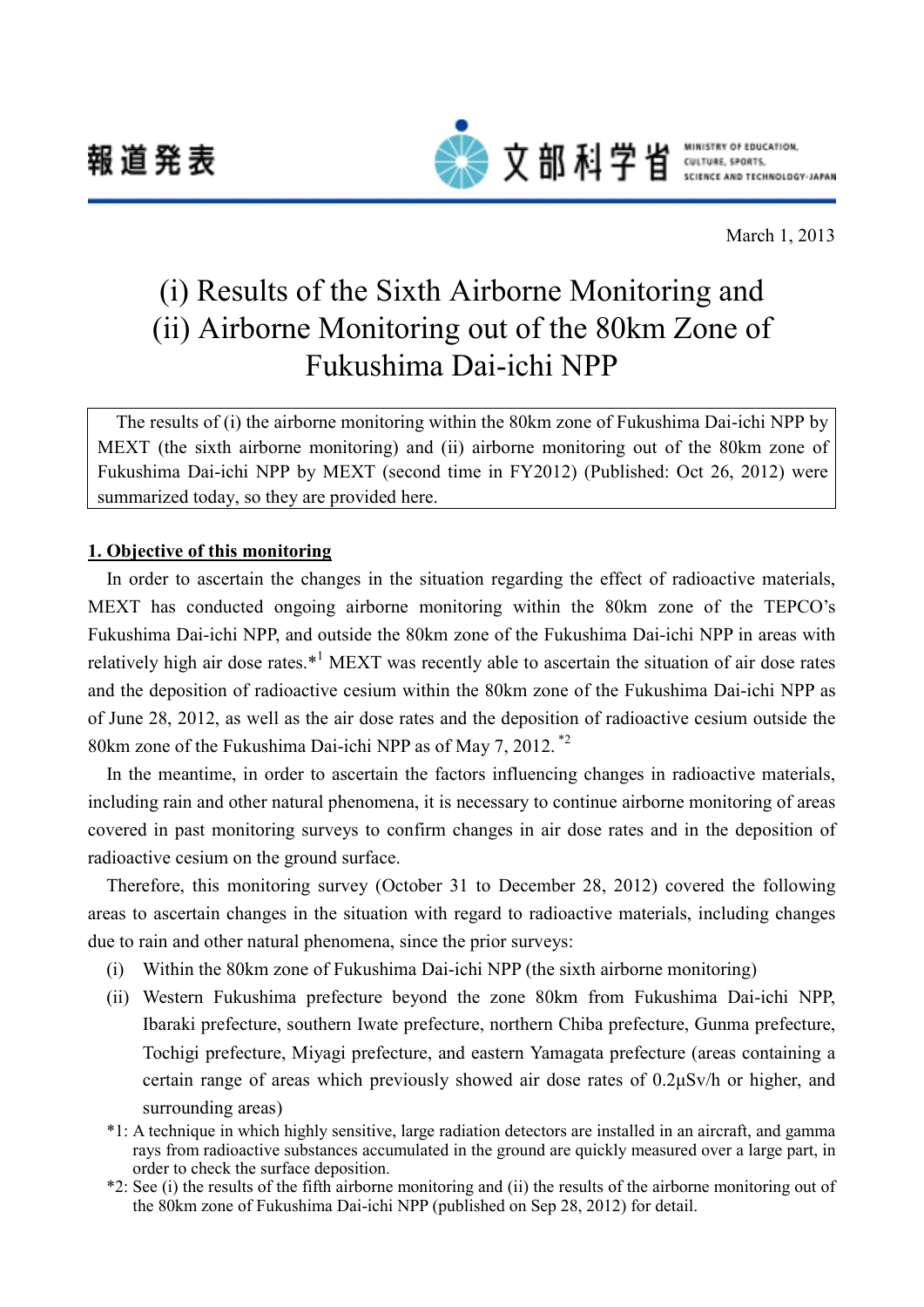### **2. Details of this monitoring**

- **(i) The sixth airborne monitoring (airborne monitoring within the 80km zone of Fukushima Dai-ichi NPP)**
	- ○Targeted areas: Within the 80km zone of Fukushima Dai-ichi NPP
	- ○Monitoring dates: October 31 to November 16, 2012 (37 flights in total)
	- ○Aircraft: 1 Bell 430 helicopter
	- ○Monitoring Organization: OYO Corporation
	- ○Analyzing institution: Japan Chemical Analysis Center, the Nuclear Safety Technology Center
	- ○Items covered:Air dose rates at a height of 1m above the ground surface and the deposition of radioactive cesium on the ground surface within the 80km zone of Fukushima Dai-ichi NPP

### **(ii) The Airborne monitoring out of the 80km zone of Fukushima Dai-ichi NPP**

- Targeted areas: Areas beyond the zone 80km from the Fukushima Dai-ichi NPP in which air dose rates and the deposition of radioactive cesium were found to be relatively high in the monitoring surveys conducted between June and November 2011<sup>\*3</sup> and surrounding areas
	- \*3: Areas beyond the zone 80km from the Fukushima Dai-ichi NPP which were found to contain a certain range of areas which showed air dose rates of 0.2μSv/h or higher, and surrounding areas (the western part of Fukushima prefecture, Ibaraki, the southern part of Iwate prefecture, the northern part of Chiba prefecture, Gunma, Tochigi, Miyagi, and the eastern part of Yamanashi prefecture)

○Monitoring dates: October 31 to December 28, 2012 (87 flights in total)

○Aircraft: 1 Bell 430 helicopter

1 Bell 412 helicopter

○Monitoring Organization: the Nuclear Safety Technology Center

○Analyzing institution: JAEA (Japan Atomic Energy Agency)

○Items covered:Air dose rates at a height of 1m above the ground surface and the deposition of radioactive cesium on the ground surface out of the 80km zone of Fukushima Dai-ichi NPP

## **3. Results of this monitoring**

#### **(i) The results of the sixth airborne monitoring**

 $\circ$  Attachment 1 is the "dose monitoring map" showing the distribution of air dose rates at a height of 1m above the ground surface in the zone 80km from the Fukushima Dai-ichi NPP, compiled based on the results of the sixth airborne monitoring survey. Attachments 2 to 4 are the "soil concentration maps" showing the deposition of radioactive cesium on the surface soil in the same zone.

In preparing these maps, the results obtained from the survey were adjusted for decay as of the final day of the sixth airborne monitoring survey (November 16, 2012).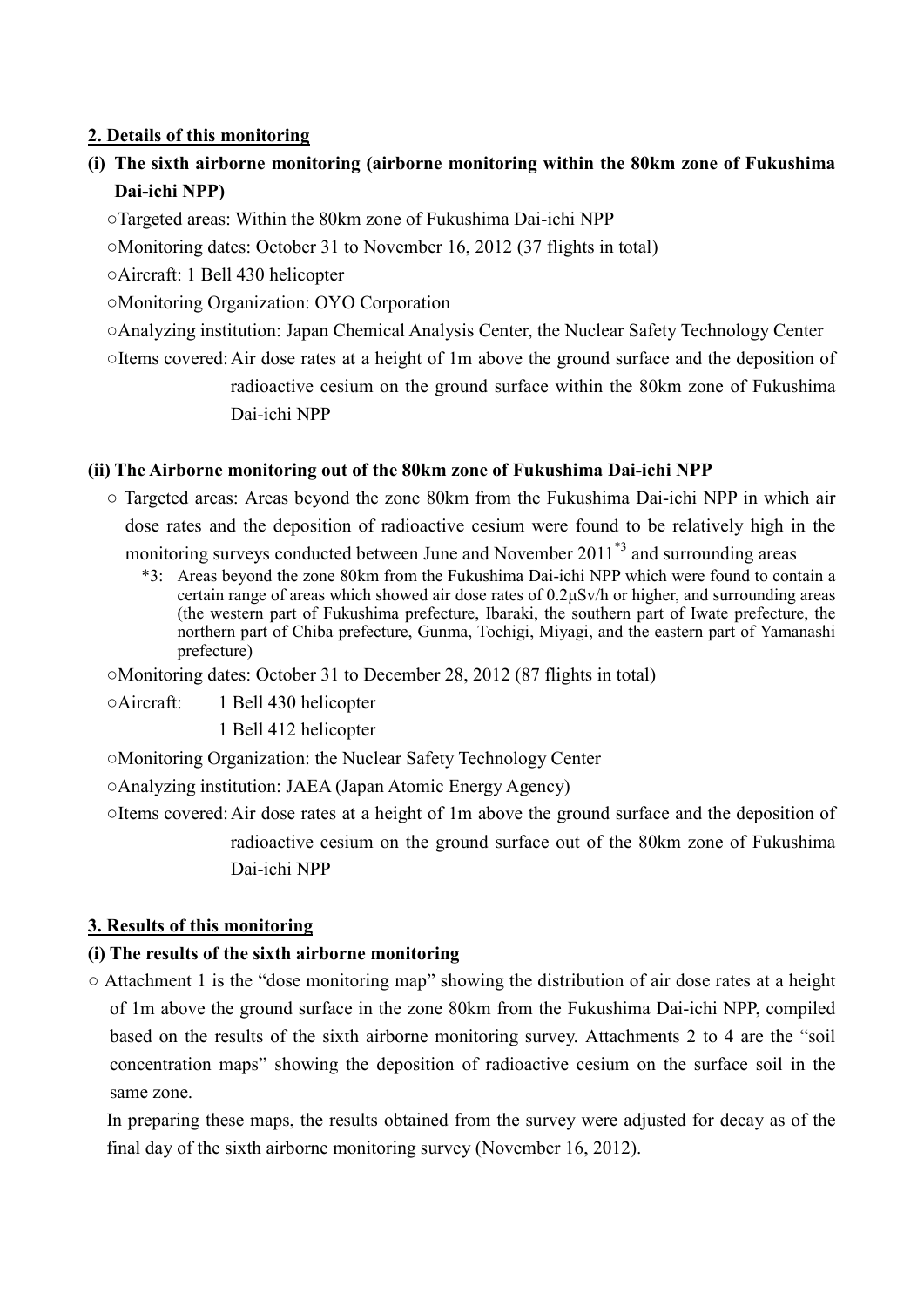#### **(ii) The results of the airborne monitoring out of the 80km zone of Fukushima Dai-ichi NPP**

 $\circ$  Attachment 5 is the "dose monitoring map" showing the distribution of air dose rates at a height of 1m above the ground surface beyond the zone 80km from the Fukushima Dai-ichi NPP, compiled based on the monitoring results. Attachments 6 to 8 are the "soil concentration maps" showing the deposition of radioactive cesium on the surface soil in the same zone.

In preparing these maps, the results obtained were adjusted for decay as of the final day of the airborne monitoring survey conducted beyond the zone 80km from Fukushima Dai-ichi NPP (December 28, 2012).

Portions of the targeted areas were covered with show (western Fukushima prefecture, Gunma, and eastern Yamagata prefecture, etc.), and the measured air dose rates in these portions might be lower than their actual values due to the effects of snow coverage. Therefore, in order to show snow coverage,<sup>\*4</sup> the relevant areas are shown in white, enclosed by solid lines.

\*4 To identify areas covered with snow, we used monitoring data from NASA's earth observation satellites, Terra and Aqua, which is available on JASMES via the Japan Aerospace Exploration Agency (JAXA). The data corresponds to a 500m resolution grid and can reveal even snow coverage of at least 5cm in depth, but may fail to accurately judge thinner snow coverage depending on the ground surface conditions. Therefore, there may have been snow in areas other than those shown in white enclosed by solid lines on the maps in Attachments 5 to 8.

In addition, in order to respond to inquiries concerning air dose rates and the distribution of radioactive cesium, we prepared maps (References 1 to 4) showing the results of the airborne monitoring conducted beyond the zone 80km from the Fukushima Dai-ichi NPP and the results of the sixth airborne monitoring survey within said zone.

In preparing these maps, the results of the sixth airborne monitoring were adjusted for decay as of the final day of the airborne monitoring survey conducted beyond the zone 80km from the Fukushima Dai-ichi NPP (December 28, 2012). The effect of movement of radioactive material due to rain, wind or other natural environmental factors was not taken into account.

The details of the conditions used to prepare these maps are as shown in Reference 5.

#### **4. Considerations on the results of this monitoring survey**

○ In order to ascertain changes in the situation with regard to radioactive materials, this monitoring survey targeted areas both within and beyond the zone 80km from the Fukushima Dai-ichi NPP. Beyond the zone 80km from the Fukushima Dai-ichi NPP, snow coverage was observed in some areas of western Fukushima prefecture, in Gunma prefecture, and in eastern Yamagata prefecture, and its effect in reducing air dose rates could not be accurately ascertained, complicating efforts to evaluate overall changes in the air dose rates. Therefore, we examined the trend in declining air dose rates based on the results of the monitoring survey conducted within the zone 80km from Fukushima Dai-ichi NPP.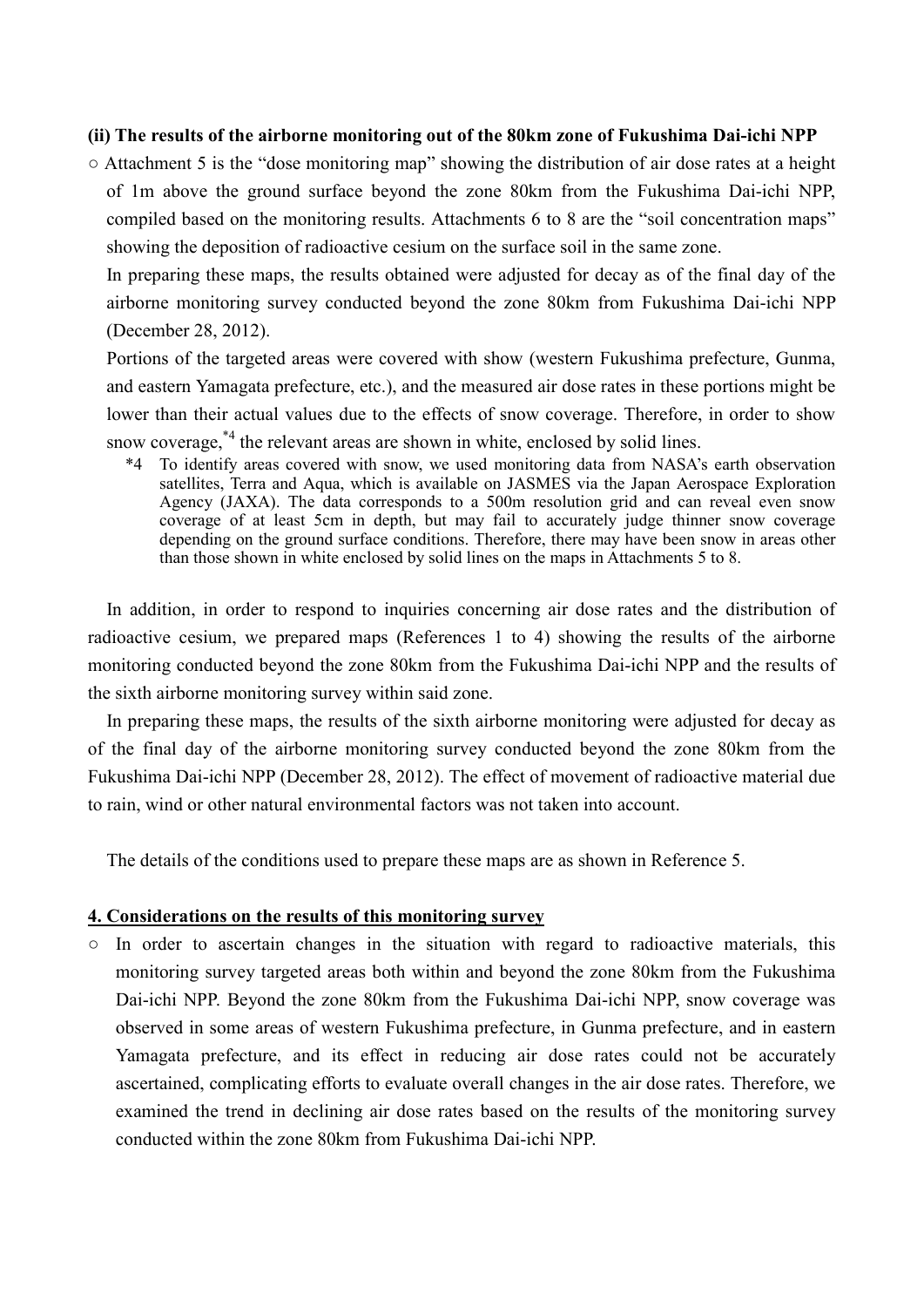○ When the results of the fourth airborne monitoring survey (air dose rates as of November 5, 2012) were compared with those of the sixth airborne monitoring survey (air dose rates as of November 16, 2012), it was confirmed, as shown in Attachment 9, that air dose rates have declined by around 40% over the approximately one year between these two monitoring surveys, although there were differences in such changes depending on the location measured. Air dose rates declined approximately 21% due to the physical attenuation of radioactive cesium during this period, meaning that the decline in air dose rates within the zone 80km from the Fukushima Dai-ichi NPP was larger than that caused by physical attenuation. The factors responsible for this larger decline may include the influence of rain and other natural environmental conditions.

> Emergency Operation Center Kato Tel : 03-5253-4111 Ex.4604, 4605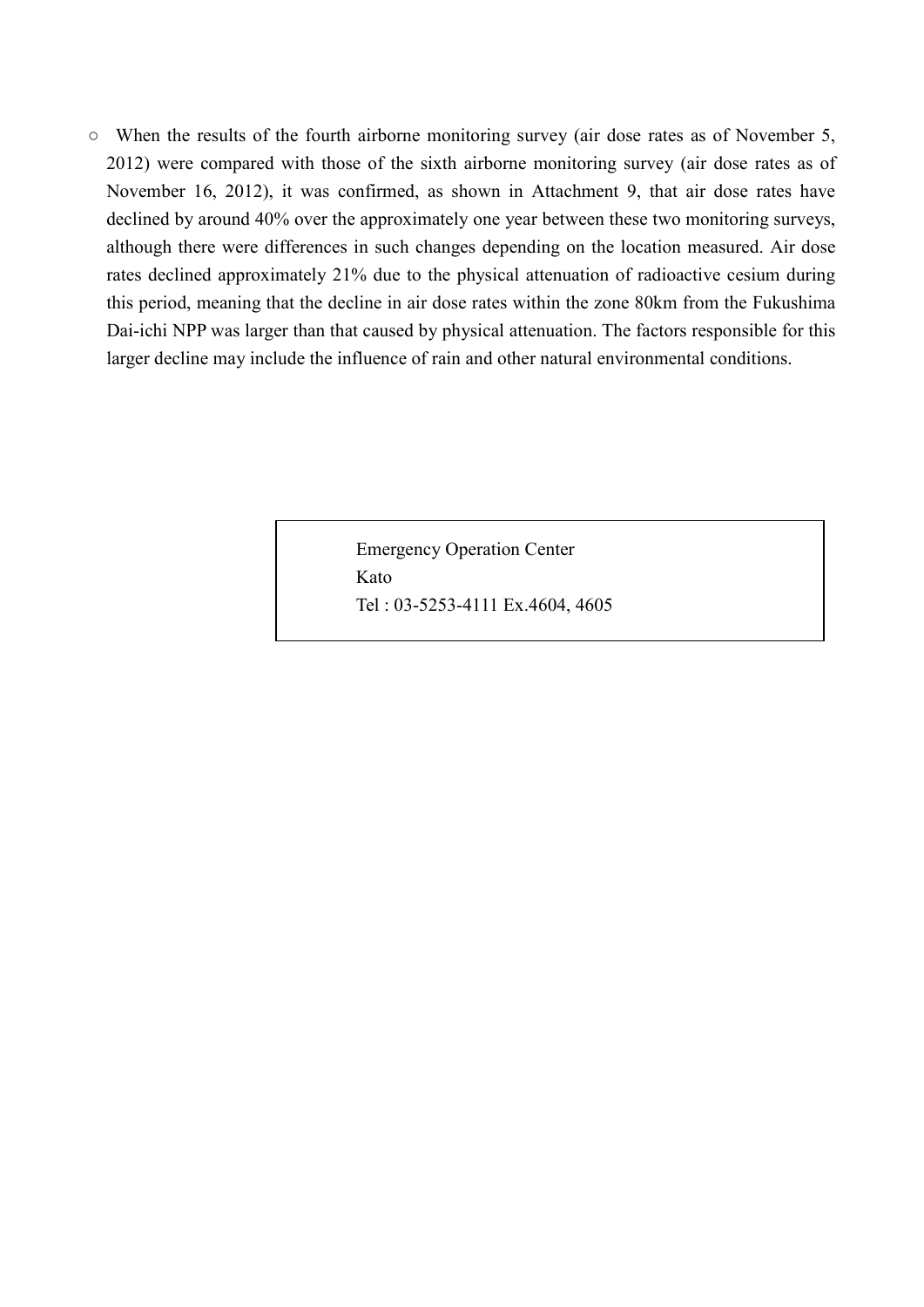Air Dose Rate Map

Air dose rates at 1m above the ground surface within the zone 80km from the Fukushima Dai-ichi NPP

(the Sixth Airborne Monitoring, as of November 16, 2012)



\*This map contains air dose rates by natural radionuclides.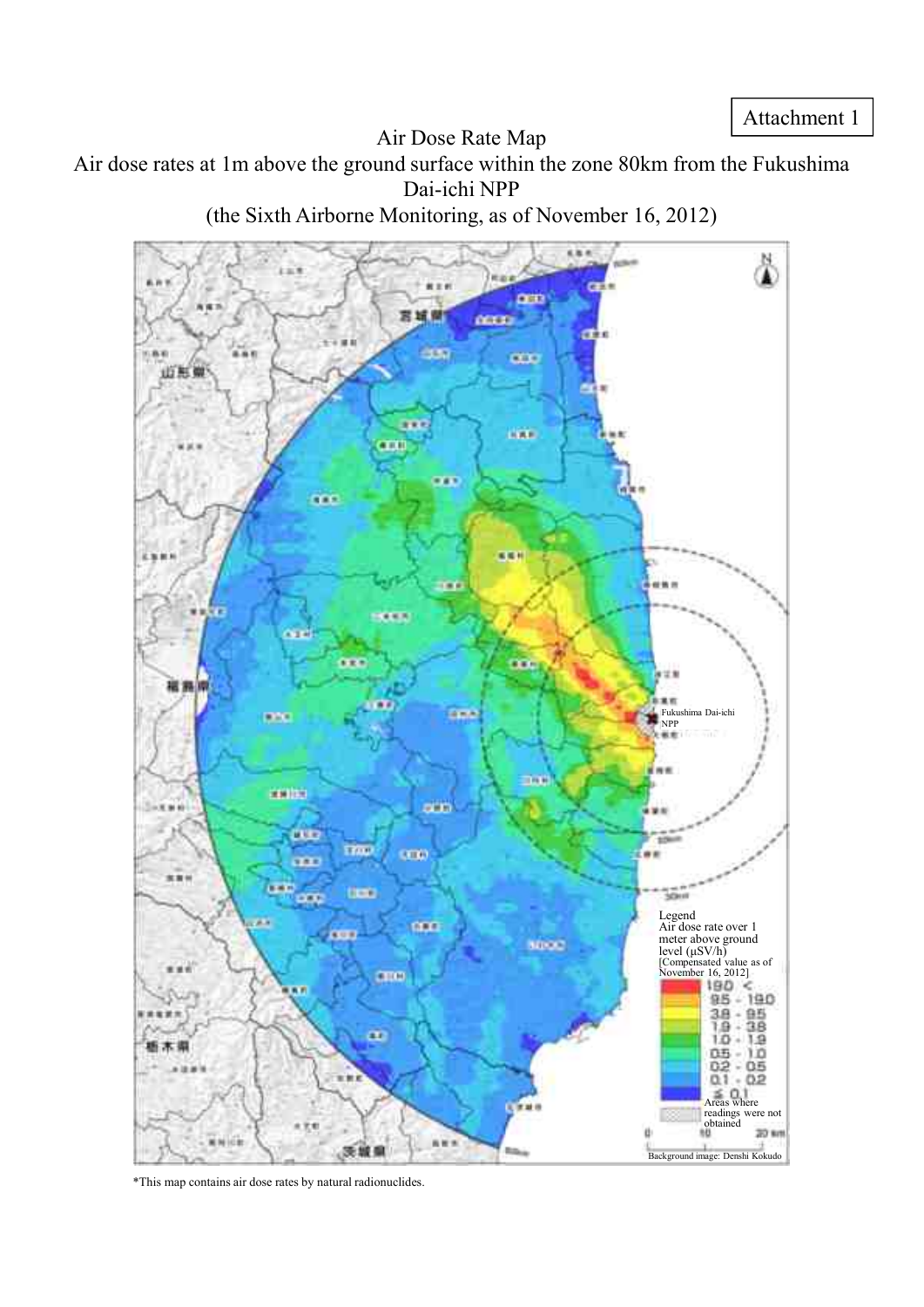Soil Concentration Map

(Total amounts of Cs-134 and Cs-137 deposited on the ground surface within the zone 80km from the Fukushima Dai-ichi NPP)

(the Sixth Airborne Monitoring, as of November 16,2012)

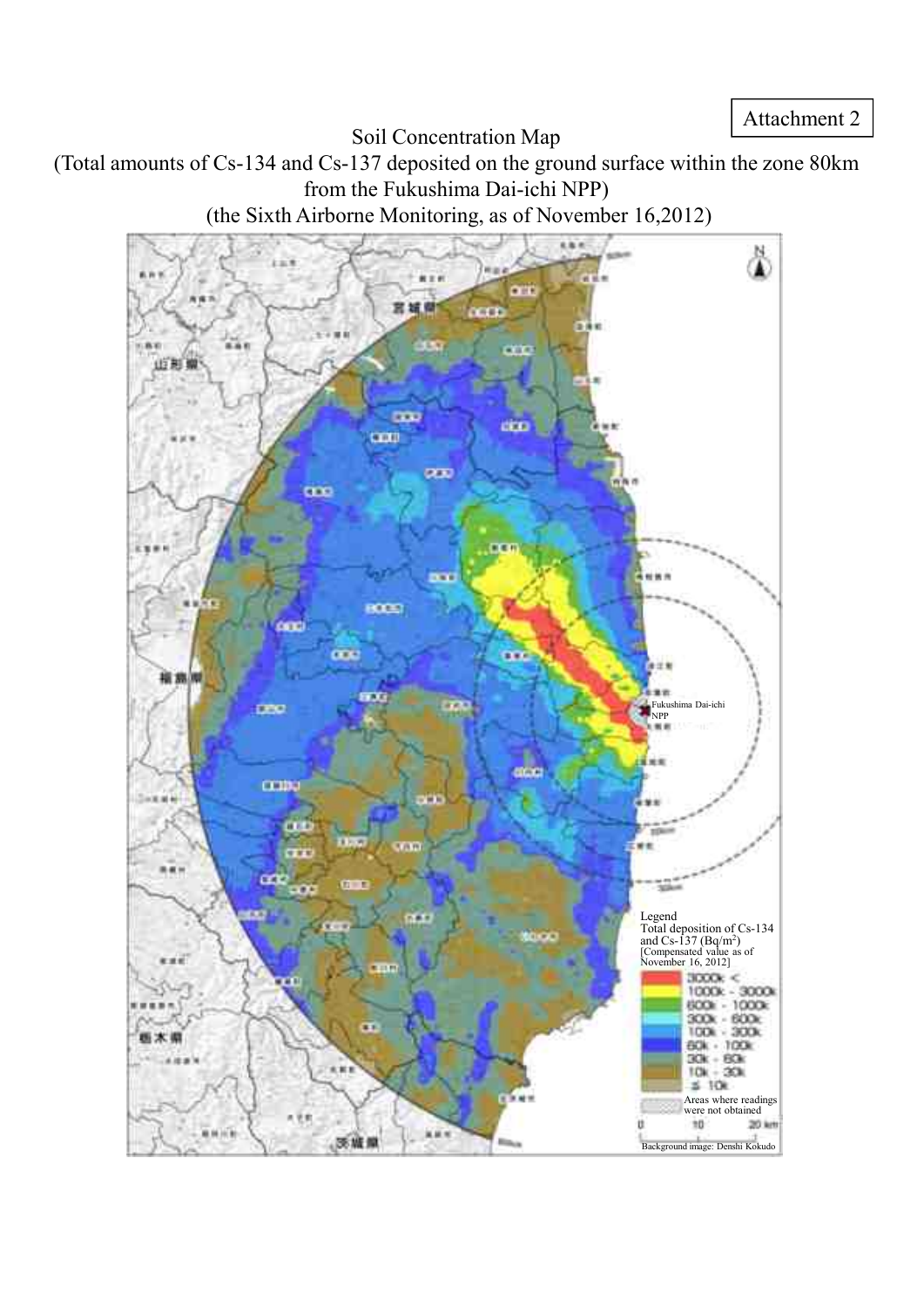Soil Concentration Map (Deposition of Cs-134 on the ground surface within the zone 80km from the Fukushima Dai-ichi NPP) (the Sixth Airborne Monitoring, as of November 16, 2012)

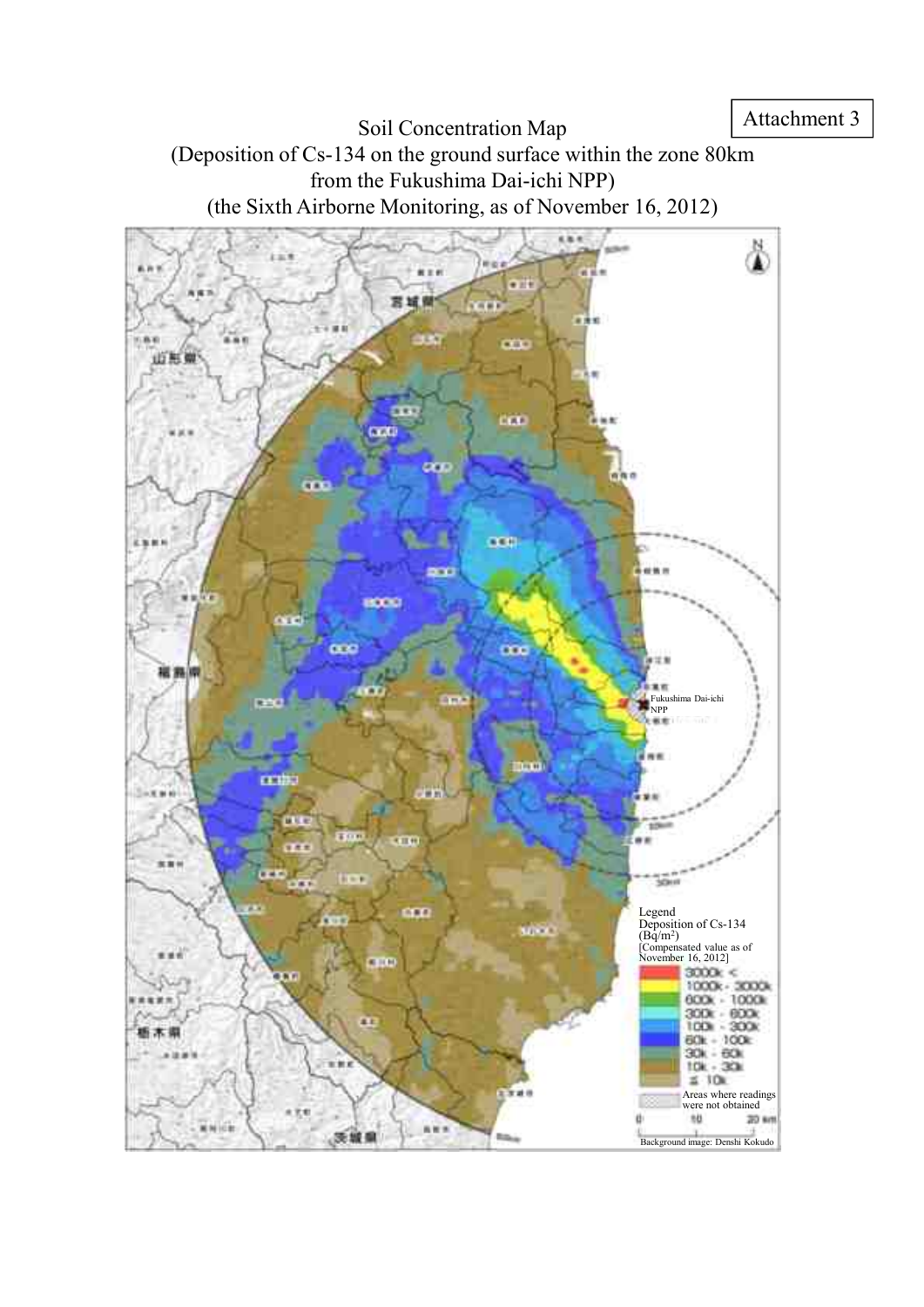Soil Concentration Map (Deposition of Cs-137 on the ground surface within the zone 80km from the Fukushima Dai-ichi NPP) (the Sixth Airborne Monitoring, as of November 16, 2012)

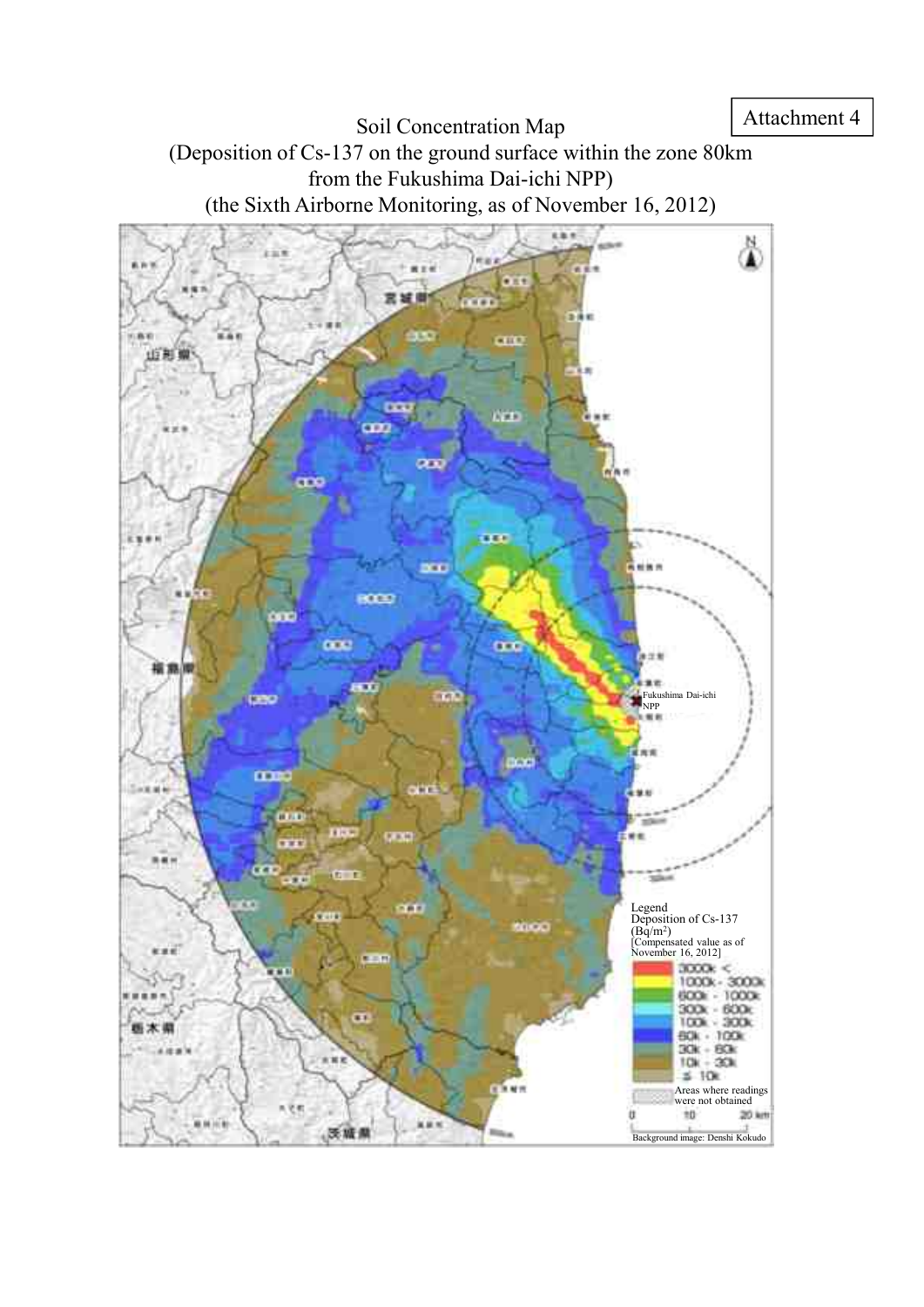Air Dose Rate Map (Air dose rate over 1 meter above ground level) (Airborne Monitoring out of the 80km Zone of Fukushima Dai-ichi NPP, as of December 28, 2012)



\* This map contains air dose rates by natural radionuclides.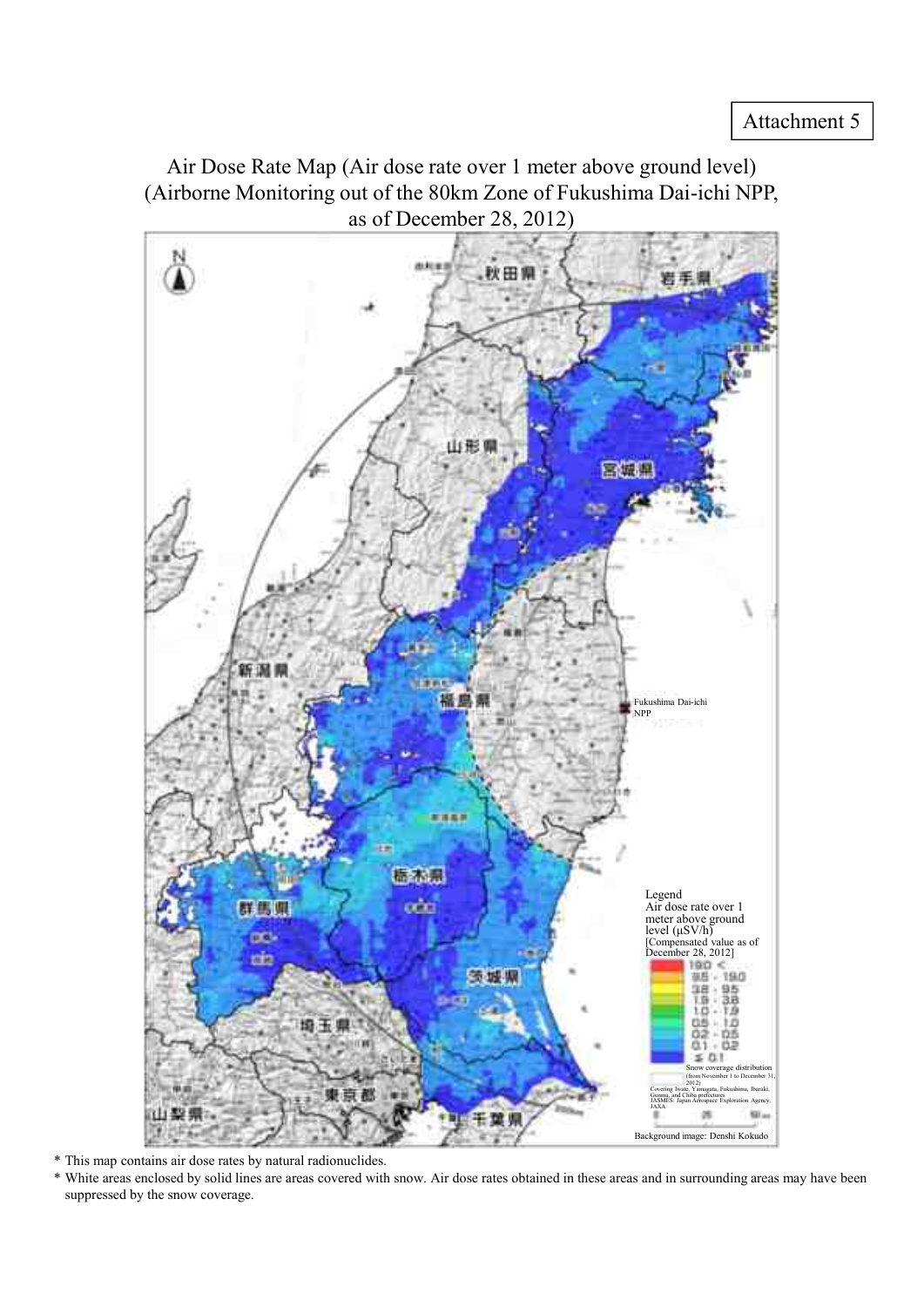Soil Concentration Map (Total deposition of Cs-134 and Cs-137 on the ground surface) (Airborne Monitoring out of the 80km Zone of Fukushima as of December 28, 2012)

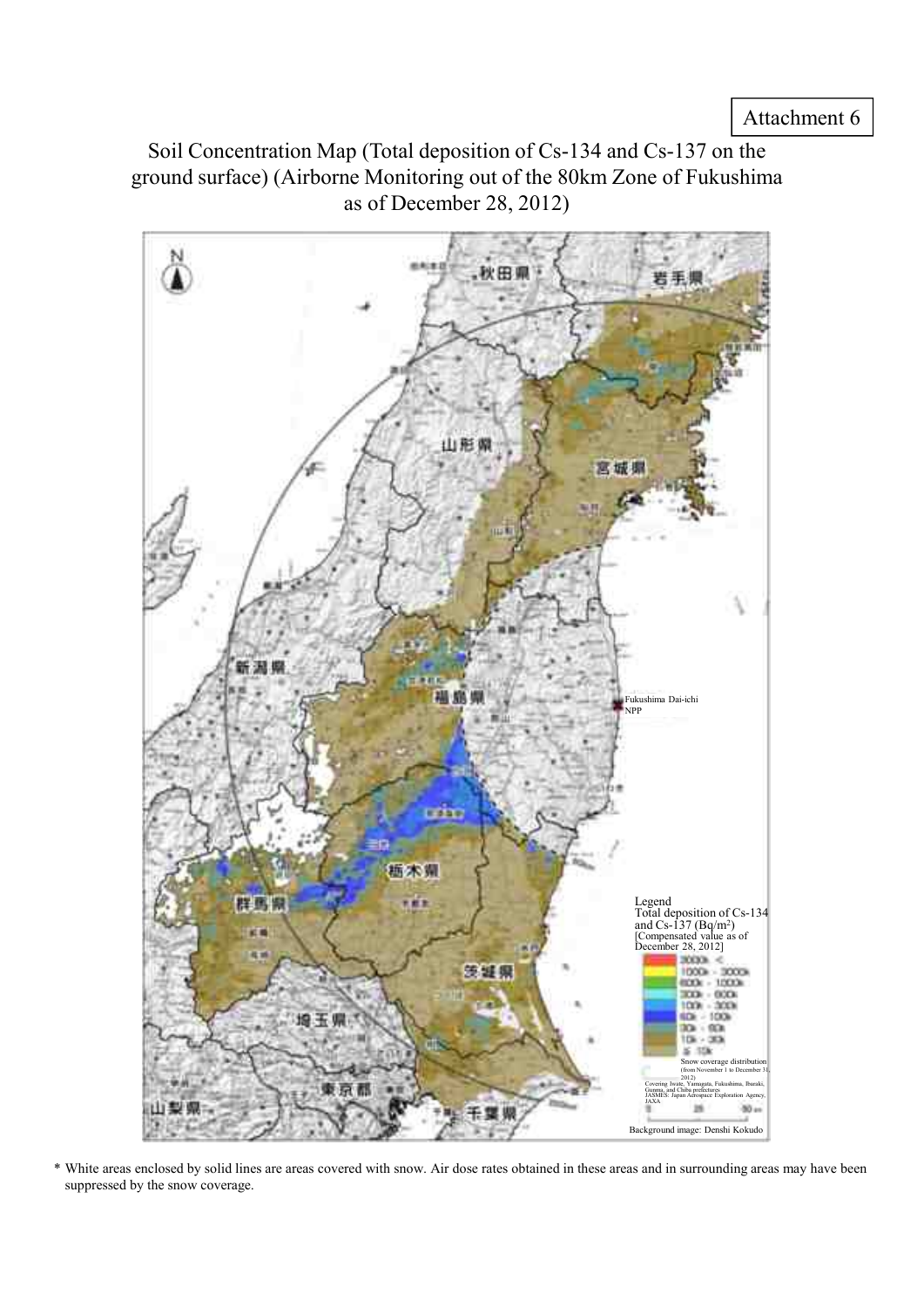Soil Concentration Map (Deposition of Cs-134 on the ground surface) (Airborne Monitoring out of the 80km Zone of Fukushima Dai-ichi NPP, as of December 28, 2012)

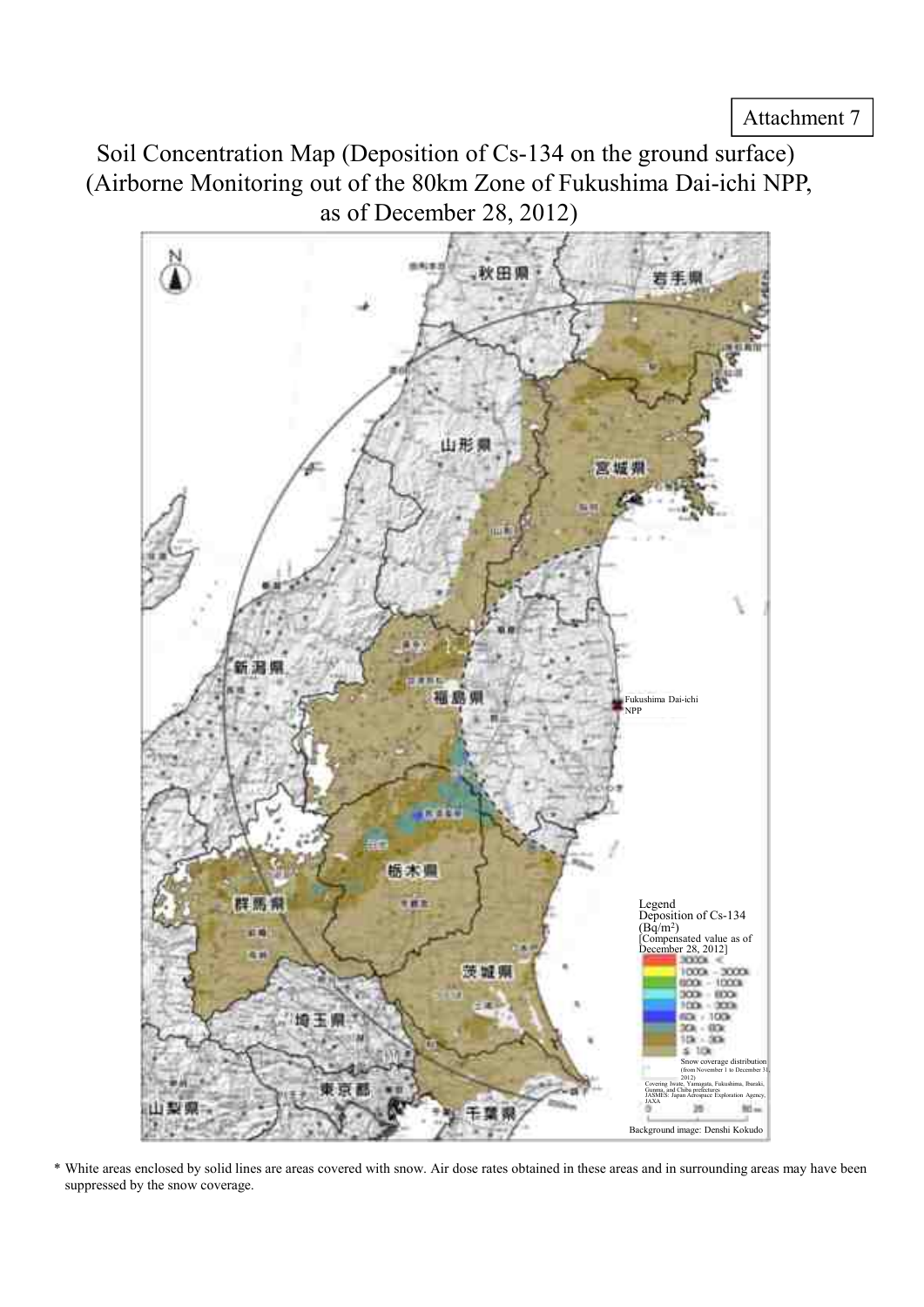Soil Concentration Map (Deposition of Cs-137 on the ground surface) (Airborne Monitoring out of the 80km Zone of Fukushima Dai-ichi NPP, as of December 28, 2012)

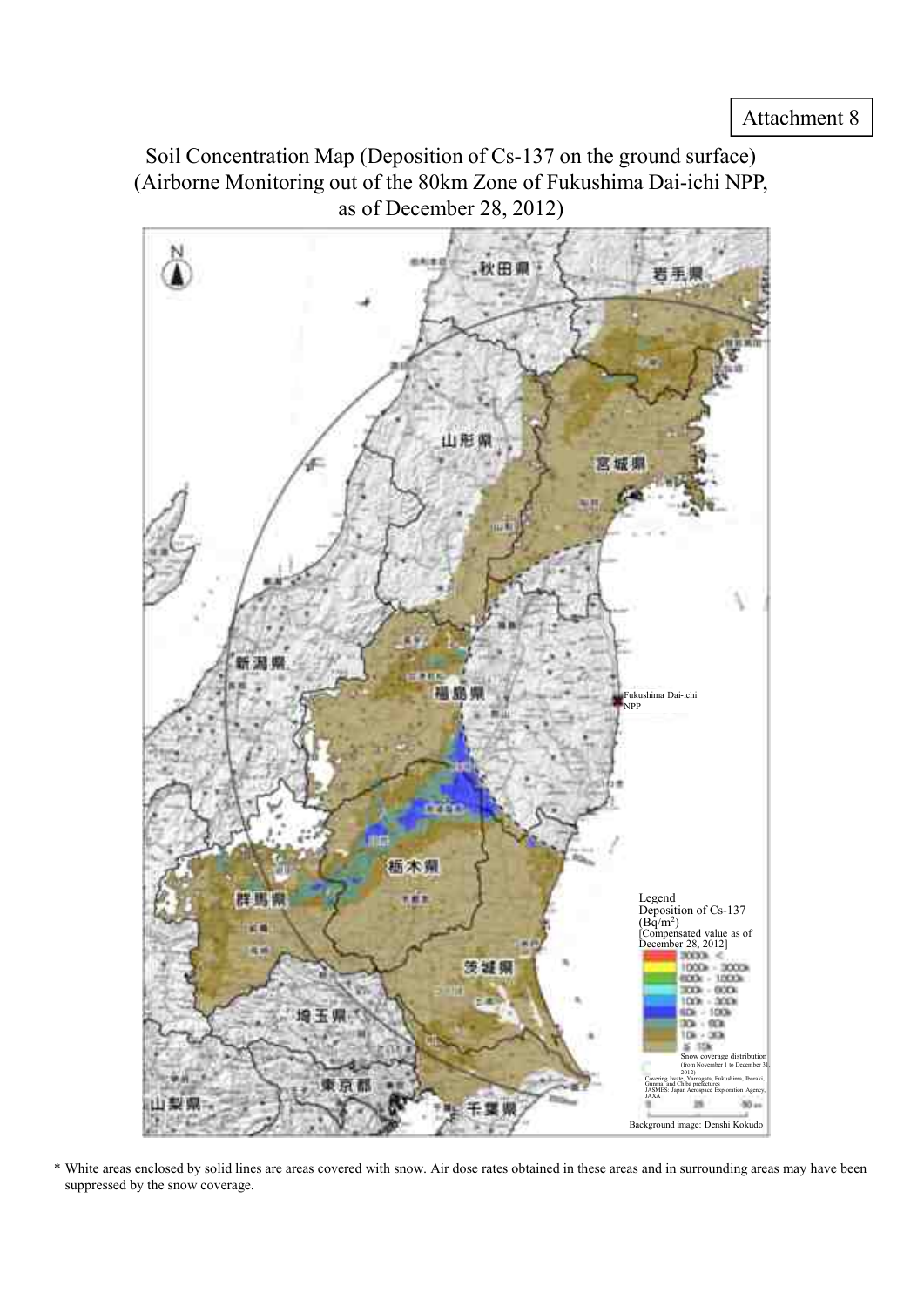Results of the Comparison of Air Dose Rates Measured in the Fourth and Sixth Airborne Monitoring Surveys

- In order to ascertain air dose rate trends, we compared the measurement results (air dose rates) from the fourth and sixth airborne monitoring surveys. ○ As a result, it was confirmed that air dose rates have declined by around 40% over the approximately one year between the fourth and the sixth airborne monitoring surveys within the zone 80km from the Fukushima Dai-ichi NPP, with some differences observed depending on the location measured. (For reference, the Results of the Comparison of Air Dose Rates Measured in the Fourth and Fifth Airborne Monitoring Surveys (published on Sep. 28, 2012) are also shown in a graph.)
- Air dose rates declined approximately 21% due to the decay of radioactive cesium during this period, meaning that the decline in air dose rates within the zone 80km from the Fukushima Dai-ichi NPP was larger than that caused by physical attenuation.



Figure: Distribution of Differences in Air Dose Rates Measured in the Fourth and Sixth Airborne Monitoring Surveys



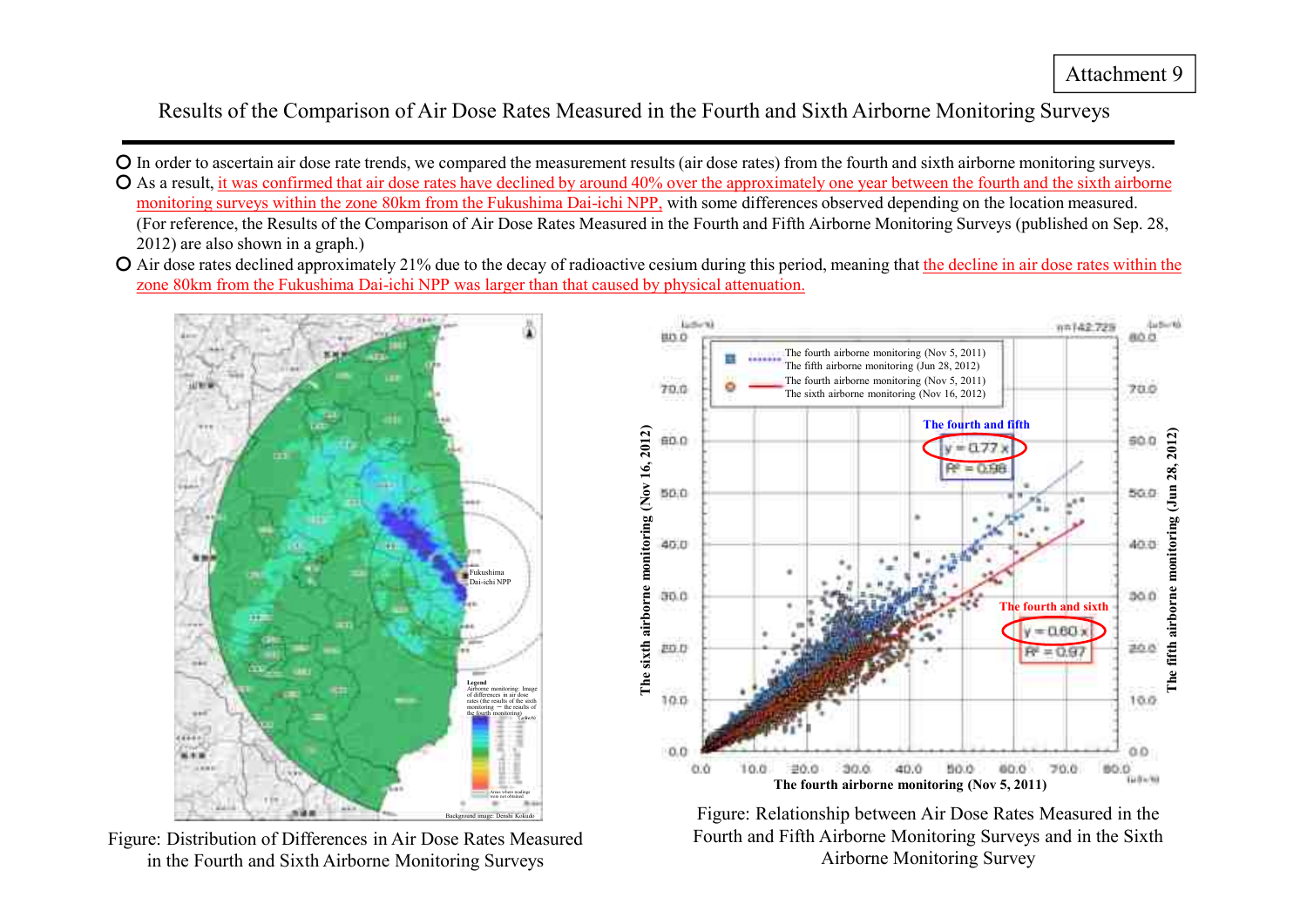Air Dose Rate Map (Air dose rate over 1 meter above ground level) (As of December 28, 2012) (The results of the monitoring survey conducted beyond the zone 80km from the Fukushima Dai-ichi NPP \*1 were added to the results of the sixth airborne monitoring survey.)



- \*1: The measurement results of the sixth airborne monitoring survey were adjusted for decay as of the time at which the measurement results of beyond the zone 80km from the Fukushima Dai-ichi NPP were obtained (December 28, 2012). The effect of the movement of radioactive material due to rain, wind or other natural environmental factors was not taken into account.
- \*2: White areas enclosed by solid lines are areas covered with snow. Air dose rates obtained in these areas and in surrounding areas may have been suppressed by the snow coverage.
- \*3: This map contains air dose rates by natural radionuclides.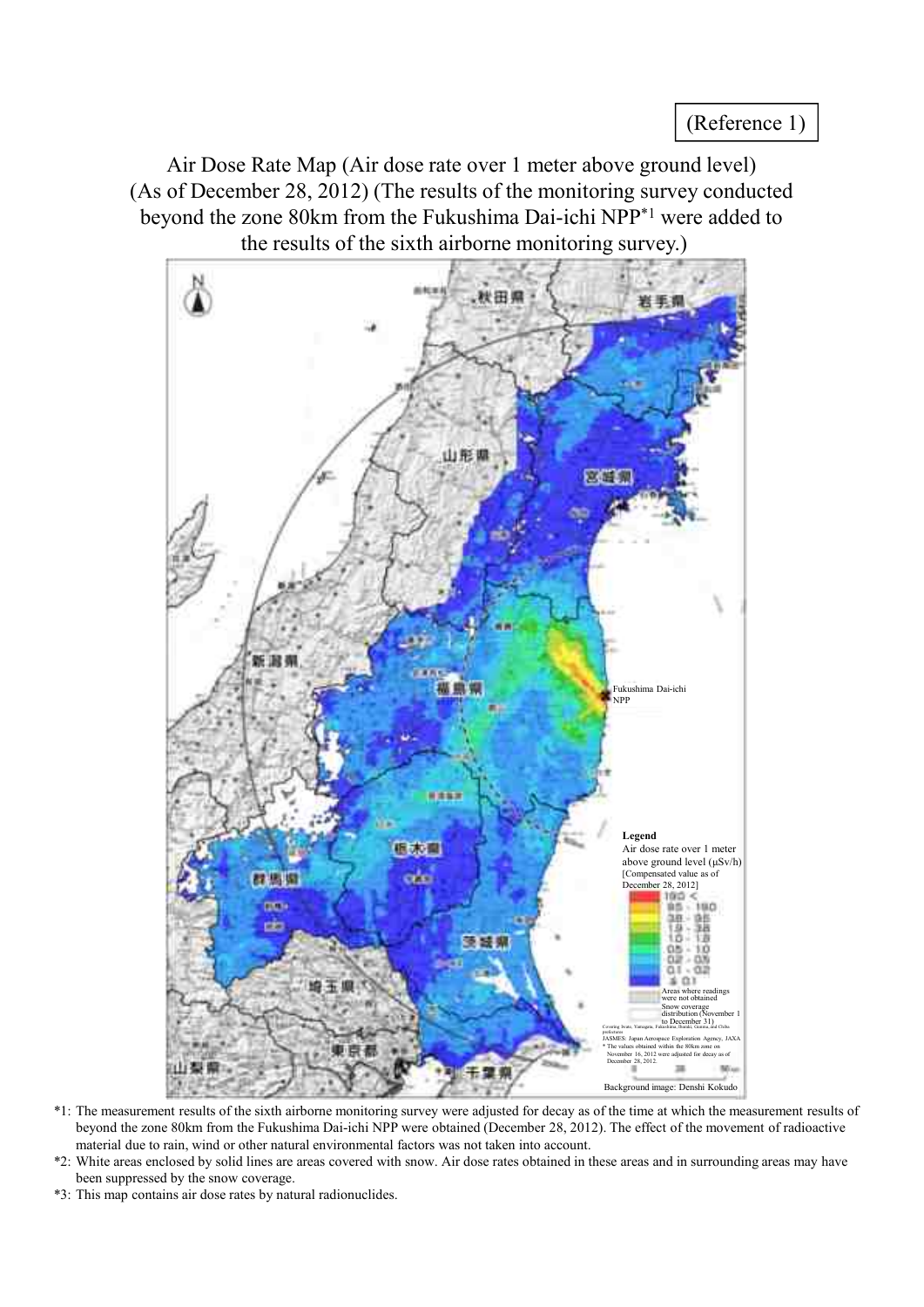(Reference 2)

# Soil Concentration Map

(Total Deposition of Cs-134 and Cs-137 on the Ground Surface) (As of December 28, 2012) (The results of the monitoring survey conducted beyond the zone 80km from the Fukushima Dai-ichi NPP<sup>\*1</sup> were added to the results of the sixth airborne monitoring survey.)



- \*1: The measurement results of the sixth airborne monitoring survey were adjusted for decay as of the time at which the measurement results of beyond the zone 80km from the Fukushima Dai-ichi NPP were obtained (December 28, 2012). The effect of the movement of radioactive material due to rain, wind or other natural environmental factors was not taken into account.
- \*2: White areas enclosed by solid lines are areas covered with snow. Air dose rates obtained in these areas and in surrounding areas may have been suppressed by the snow coverage.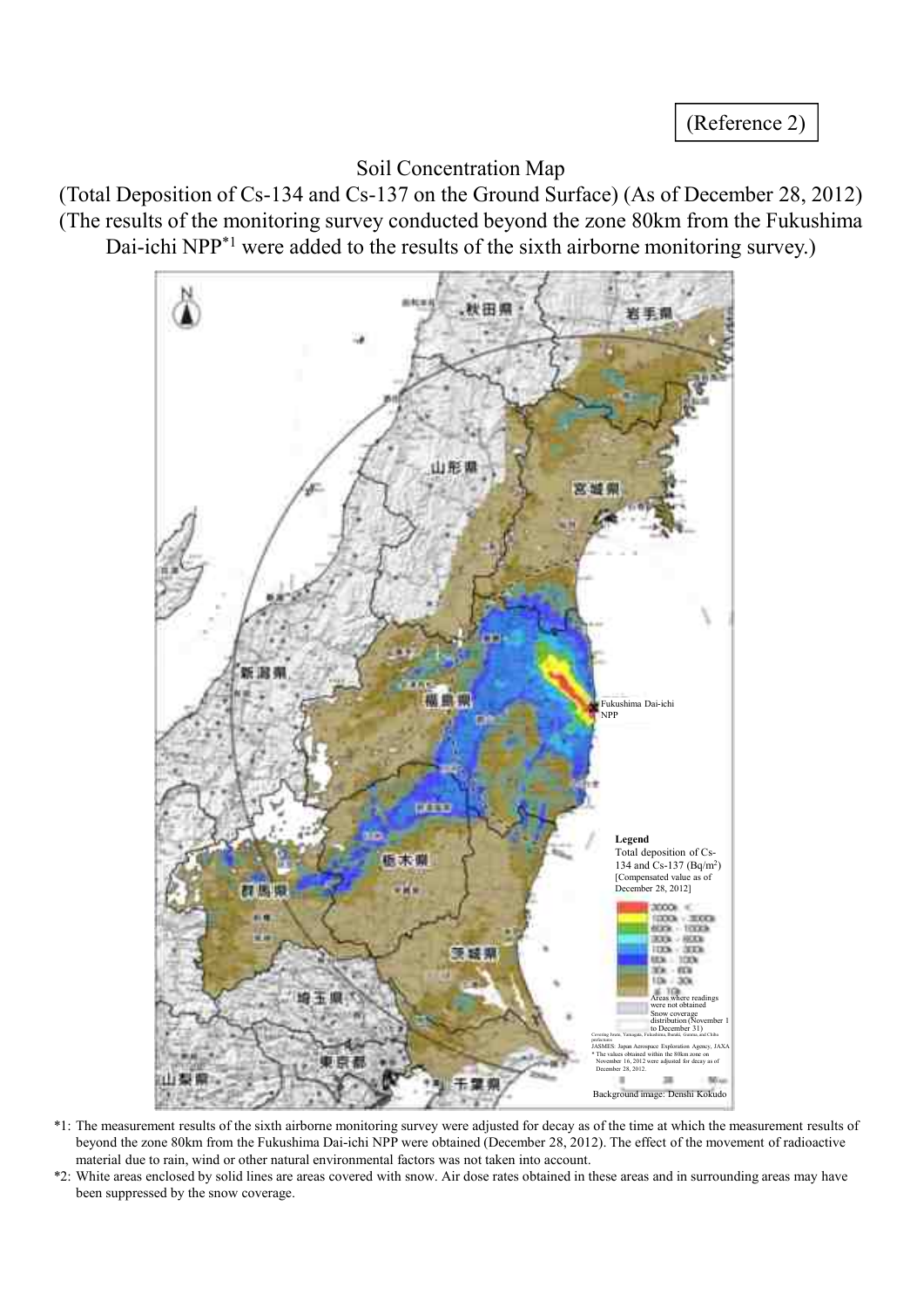(Reference 3)

Soil Concentration Map (Deposition of Cs-134 on the Ground Surface) (As of December 28, 2012) (The results of the monitoring survey conducted beyond the zone 80km from the Fukushima Dai-ichi NPP \*1 were added to the results of the sixth airborne monitoring survey.)



- \*1: The measurement results of the sixth airborne monitoring survey were adjusted for decay as of the time at which the measurement results of beyond the zone 80km from the Fukushima Dai-ichi NPP were obtained (December 28, 2012). The effect of the movement of radioactive material due to rain, wind or other natural environmental factors was not taken into account.
- \*2: White areas enclosed by solid lines are areas covered with snow. Air dose rates obtained in these areas and in surrounding areas may have been suppressed by the snow coverage.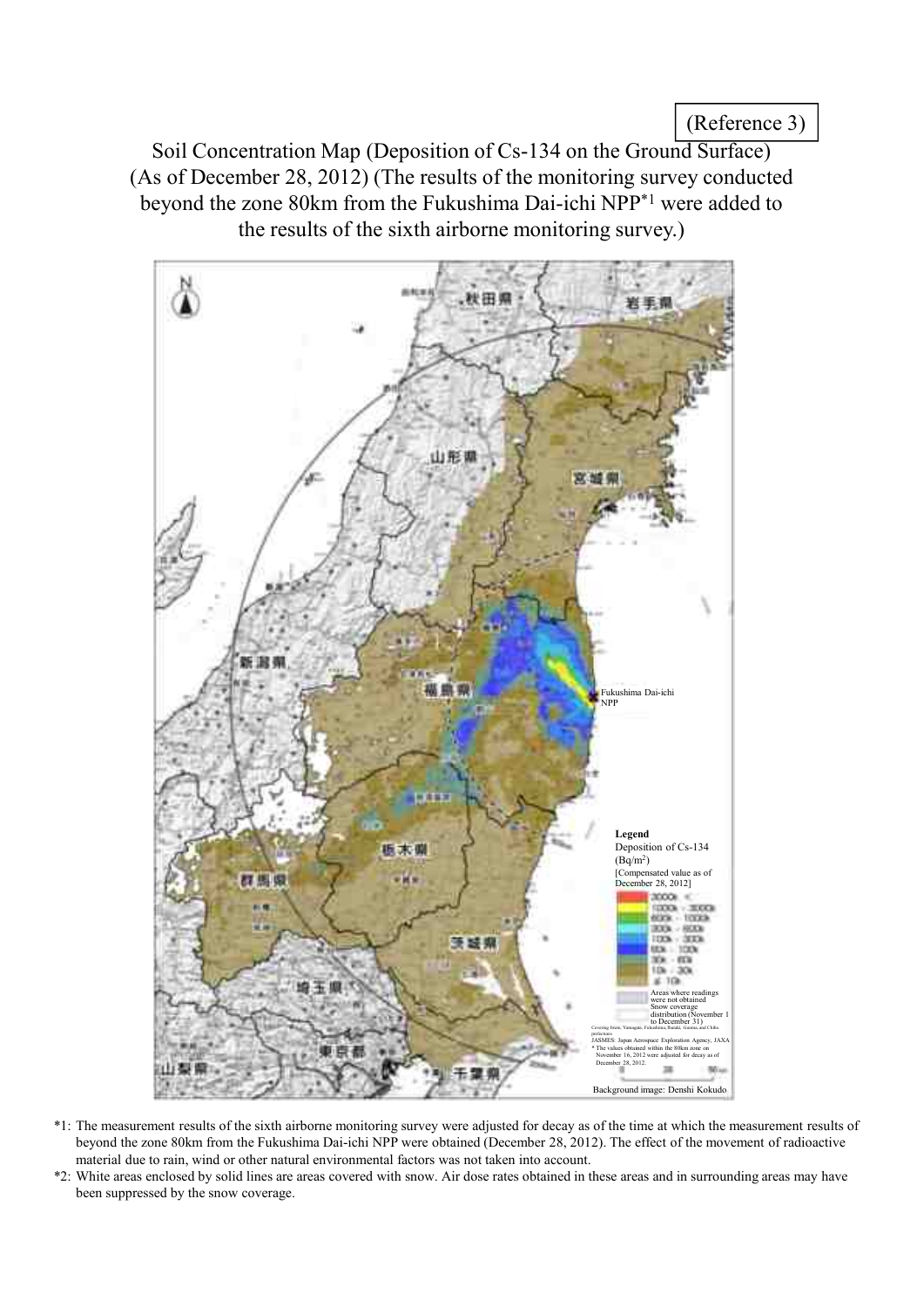Soil Concentration Map (Deposition of Cs-137 on the Ground Surface) (As of December 28, 2012) (The results of the monitoring survey conducted beyond the zone 80km from the Fukushima Dai-ichi NPP \*1 were added to the results of the sixth airborne monitoring survey.)



- \*1: The measurement results of the sixth airborne monitoring survey were adjusted for decay as of the time at which the measurement results of beyond the zone 80km from the Fukushima Dai-ichi NPP were obtained (December 28, 2012). The effect of the movement of radioactive material due to rain, wind or other natural environmental factors was not taken into account.
- \*2: White areas enclosed by solid lines are areas covered with snow. Air dose rates obtained in these areas and in surrounding areas may have been suppressed by the snow coverage.